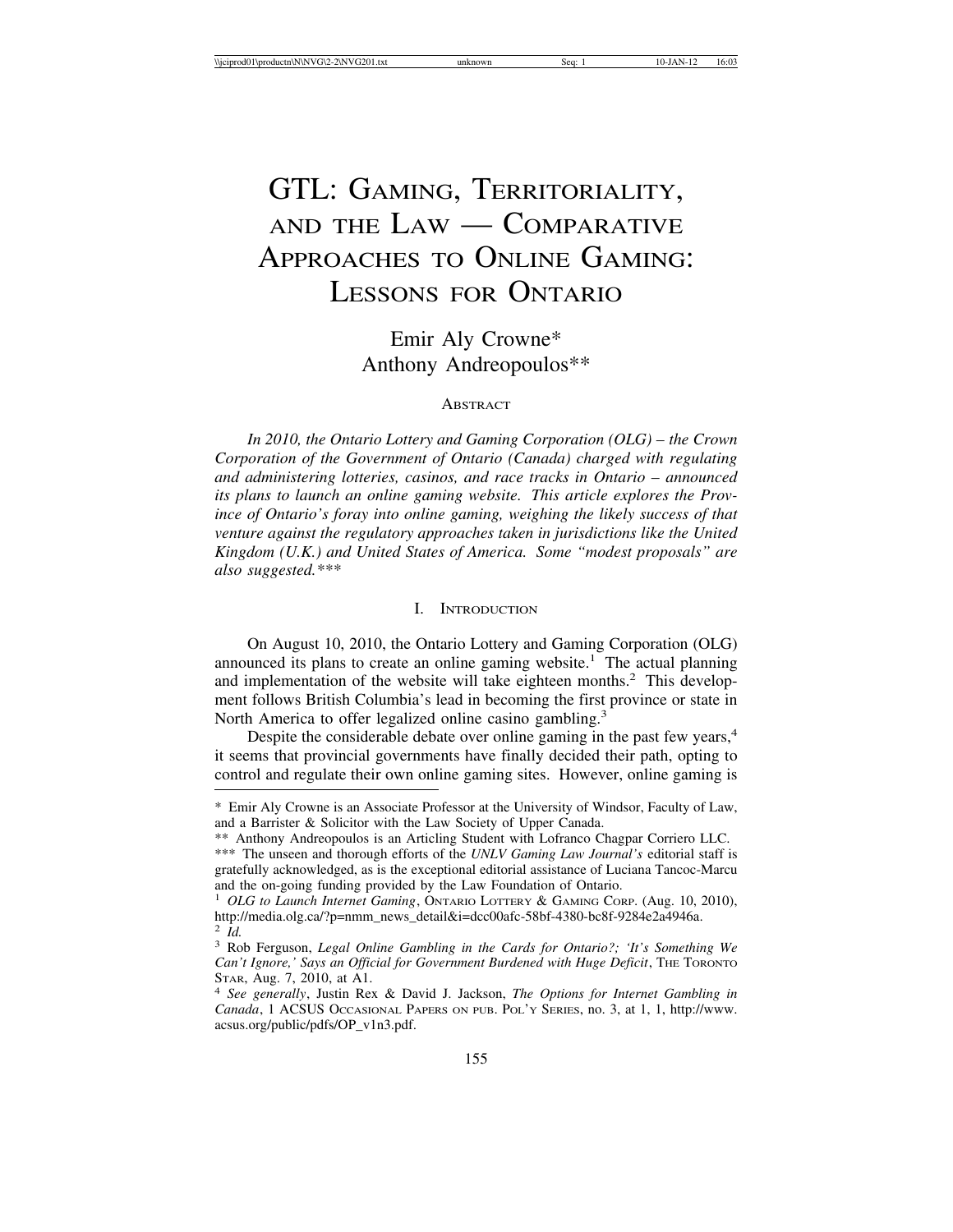borderless: it is already accessible by residents of Canadian provinces. Therefore, other than being "too late," a governmental strategy that does not address the borderless nature of online gaming will see its revenues lost to sites currently unregulated by Canadian governments (yet, still readily accessible to its residents), thereby placing sensitive personal and financial information at the whims of offshore entities and jurisdictions.<sup>5</sup>

This paper will provide a brief history of Canadian gambling laws and suggest reasons why Canada's current strategy of online gaming regulation is deficient. The authors will then analyze the strategies of the United Kingdom and the United States, as they are the two jurisdictions most likely to influence Canadian policy makers. Analysis of the historical development of gaming in Canada and various international strategies for dealing with online gaming leads to the conclusion that Canada's strategy should include a more comprehensive approach: one that includes the regulation of foreign-operated gaming sites.

## II. HISTORY

## *A. Overview*

Canadian gambling law derives from early English laws, which were incorporated into Canada through Confederation in 1867.<sup>6</sup> In 1892, the Criminal Code set out a complete ban on all gambling activities.7 Over time, however, the ban was gradually lifted through amendments to the Criminal Code.<sup>8</sup> Initially, gambling became legalized only through exemptions to the Criminal Code that permitted small scale gambling for charities, $9$  but in 1969 things turned around.<sup>10</sup> Amendments to the Criminal Code produced a shift in jurisdiction between the federal and provincial levels of government permitting both levels of government to regulate gambling activities.<sup>11</sup> With the 1969 amendments, provincial governments were, for instance, able to hold lotteries for charitable or religious causes.<sup>12</sup> Gradually, administrative regulation of gambling replaced criminal law provisions, and by the mid-1970s every province and territory in Canada had its own lottery system.<sup>13</sup> The shift in jurisdiction between the federal and provincial levels of government with respect to gam-

<sup>5</sup> In an earlier paper, one of the authors along with Roberto Andreacchi already posited that there are probably no common law remedies available to victims of online gambling fraud, *see* Emir Aly Crowne-Mohammed & Roberto Andreacchi, *The (Un)availability of Common Law Remedies for Victims of Online Gambling Fraud*, 13 GAMING L. REV. & ECON. 304, 309 (2009). <sup>6</sup> Rhys Stevens, *Legal Gaming in Canada*, CENTRE FOR GAMING RES., http://gaming.unlv.

edu/subject/canadajurisdicion.html (last visited Oct. 16, 2011).<br>  $\frac{7 \text{ } Id.}$ 

<sup>&</sup>lt;sup>8</sup> *Id.* 9 *Id.* 10 *Id.* 10 Colin S. Campbell et al., *The Legalization of Gambling in Canada*, The LAW COMMIS-SION OF CAN., 15 (2005). <sup>11</sup> Michael Y. Seelig & Julie H. Seelig, *"Place Your Bets!" On Gambling, Government and*

*Society*, 24 Can. Pub. Pol'y Analyse de Politiques 91, 93 (1998).<br><sup>12</sup> *Id.* 13 *Id.*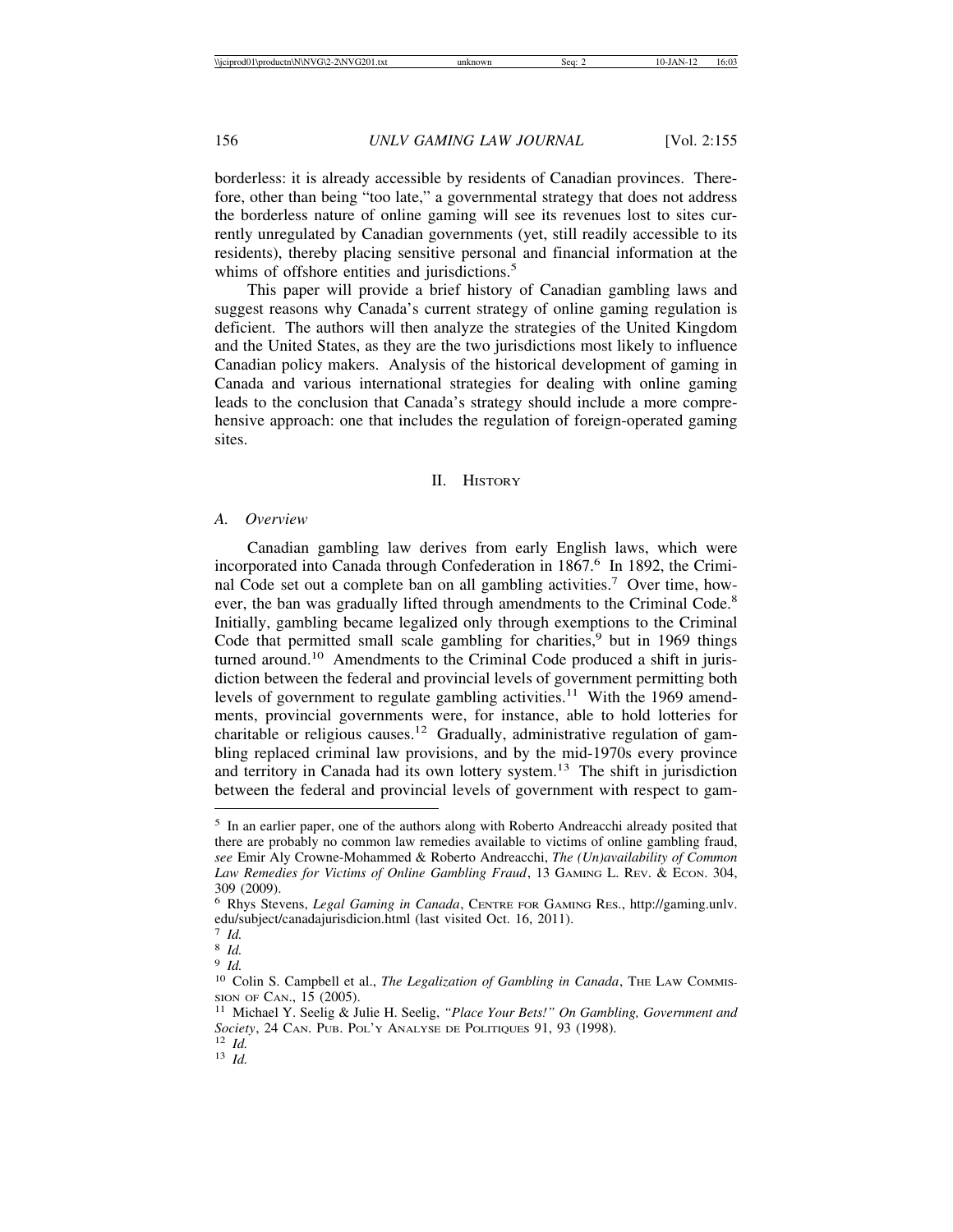bling was finally completed in 1985, when the federal government left gambling entirely to the provinces in exchange for a payment of \$100 million dollars (payable over a three-year period), which would be redirected to the 1988 Calgary Olympics, and \$24 million paid annually (adjusted according to the Consumer Price Index).<sup>14</sup>

Today, section  $207(1)$  of the Criminal Code<sup>15</sup> makes it lawful for the government of a province, either alone or in concert with another province, to conduct and manage a lottery scheme in accordance with the laws of the respective province.16 Moreover, section 207 allows charitable or religious organizations and exhibitions to conduct lottery schemes as long as the Lieutenant Governor in Council has issued them a license in their respective province, or by a person specified by the Lieutenant.<sup>17</sup> In other words, in order for a Canadian gaming operation to be legal, it has to be permitted by a provincial government.

## *B. Online Gaming*

On October 1, 2008, Bill C-13, an Act to amend the Criminal Code, came into effect.<sup>18</sup> Among other things, the act amended subsection  $202(1)(i)$  of the Criminal Code. Originally, the subsection prohibited placing bets using 'telephone, radio, and telegraph.' The act substituted those older modes of communication with the more generalized language of "any message that conveys any information."<sup>19</sup>

At first blush, this amendment seemed like a simple attempt to update or modernize the Criminal Code, one that replaced an exhaustive list of modes of communication with the word "any," as to include all modern and future advances in communication technology. However, this section began to attract a great deal more attention when Senator Baker explained that this amendment would include the Internet as a mode of communication.<sup>20</sup> A week later, on November 28, 2007, Hal Pruden, a senior official at the Department of Justice, explained to the Senate committee that the intent of the language was to modernize the means of communication, and the offense was the same one that existed (at that time) in subsection  $202(1)(i).^{21}$ 

A day later, on November 29, 2007, Brahm Gelfand, a member of the International Advisory Committee for PartyGaming PLC, addressed the Senate committee and asked whether the amendment was supposed to affect only those who are in Canada, or if it was supposed to affect a company such as PartyGaming PLC, which carries on business offshore (and is regulated and

<sup>&</sup>lt;sup>14</sup> Colin S. Campbell et al., *supra* note 10, at 16-17 (citing MICHAEL LABROSSE, THE LOT-TERY: FROM JACQUES CARTIER'S DAY TO MODERN TIMES (Stance 1985); *See also*, Emir Aly Crowne-Mohammed & Sanjay Roy, *Maintaining Provincial Monopolies: The Legality of Online Gambling Sites in Canada*, CANADIAN GAMING LAW. MAG., May 2010 at 8.<br><sup>15</sup> Canadian Criminal Code, R.S.C. 1985, c. C-46, s. 207.<br><sup>16</sup> *Id.*<br><sup>17</sup> *Id.*<br><sup>18</sup> Bill C-13, S.C. 2008, c. 18 (Can.).<br><sup>19</sup> Canadian Criminal

<sup>(</sup>statement of Counsel Pruden).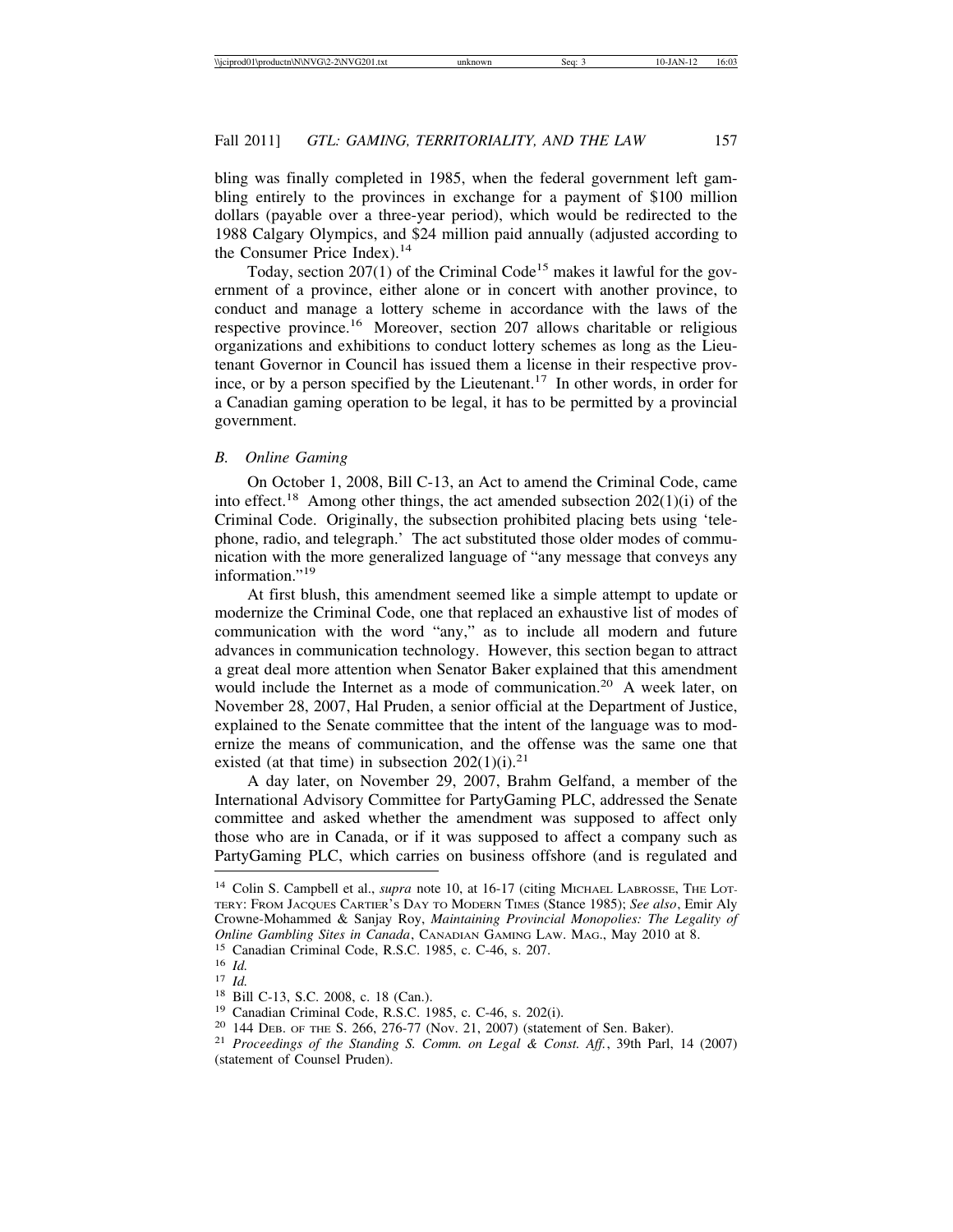licensed outside of Canada).<sup>22</sup> Senator Oliver responded by saying that "this bill was not designed and drafted to impinge upon the sovereign rights of another state," and as such, he felt that no further clarification was needed because the law was clear.<sup>23</sup> Senator Oliver explained that the bill was trying to address the fact that Canadians utilize different modes of communication, and the amendments were needed to keep pace with evolving telecommunication practices.<sup>24</sup> The Senator stressed that the amendments had nothing to do with extraterritoriality.<sup>25</sup>

Indeed, the Senate's intent can be gleaned from the Fourth Report from December 11, 2007, which stated:

One final observation concerns the fear expressed by a [Senate committee] witness of the potential extra-territorial application of clause 5 of the bill, which deals with the transmission and reception of information relating to book-making, betting and wagering, among other things [sic]. For the sake of clarity, the Committee wishes to note that it is satisfied that clause 5 of the bill will not have extraterritorial application.26

Senator Joan Fraser reiterated this position on December 12, 2007, when she stated that the senators tried to allay the concerns that were raised during the Senate committee regarding the possible extraterritorial application of clause 5 of the bill.<sup>27</sup> Fraser appeared satisfied upon assurances by Senator Oliver and the minister that extraterritorial application was not the concern or effect of this bill.<sup>28</sup> Bill C-13 was given its Third Reading on January 29, 2008 and was then returned to the House of Commons.<sup>29</sup>

On February 6, 2008, the Hon. Roy Cullen, from Etobicoke North, questioned the enforceability of Bill C-13, arguing that the:

[L]aw should be practical, relevant, enforceable and generally have the support of the people. In some cases the latter criteria cannot always be met. Sometimes governments have to take some action that citizens generally would not appreciate. However, generally laws to be effective need to be feasible, operable and enforceable and enforced, otherwise people lose their respect and confidence in the Criminal Code.<sup>30</sup>

According to Cullen, both he and the Woodbine Entertainment Group ("WEG") had become quite frustrated with the growth in illegal Internet betting, which essentially takes market share away from WEG's casinos and racetracks in Ontario. $31$  However, the amendments have little to do with Cullen's concerns around Internet betting, especially because the bill was intended to have no extraterritorial application and would therefore be impotent against non-Canadian gaming sites. Indeed, it seems as though Mitchell Garber, the

<sup>22</sup> *Id.* at 67-68 (statement of Member Gelfand).

<sup>23</sup> *Id.* at 70 (statement of Sen. Oliver).

<sup>24</sup> *Id*.

<sup>25</sup> *Id.*

<sup>26</sup> THE STANDING S. COMM. ON LEGAL & CONST. AFF., FOURTH REP. (Dec. 11, 2007), *available at* http://www.parl.gc.ca/Content/SEN/Committee/392/lega/rep/rep04dec07-e.htm.

<sup>27</sup> 144 Deb. of the S., 469, 518-20 (Dec. 12, 2007) (statement of Sen. Fraser).

<sup>28</sup> *Id.*

<sup>29</sup> 142 H. of Commons Deb*.* 469, 506 (Oct. 29, 2007).

<sup>30</sup> 142 H. of Commons Deb. 2653, 2683 (Feb. 6, 2008) (statement of Sen. Cullen).

<sup>31</sup> *Id.*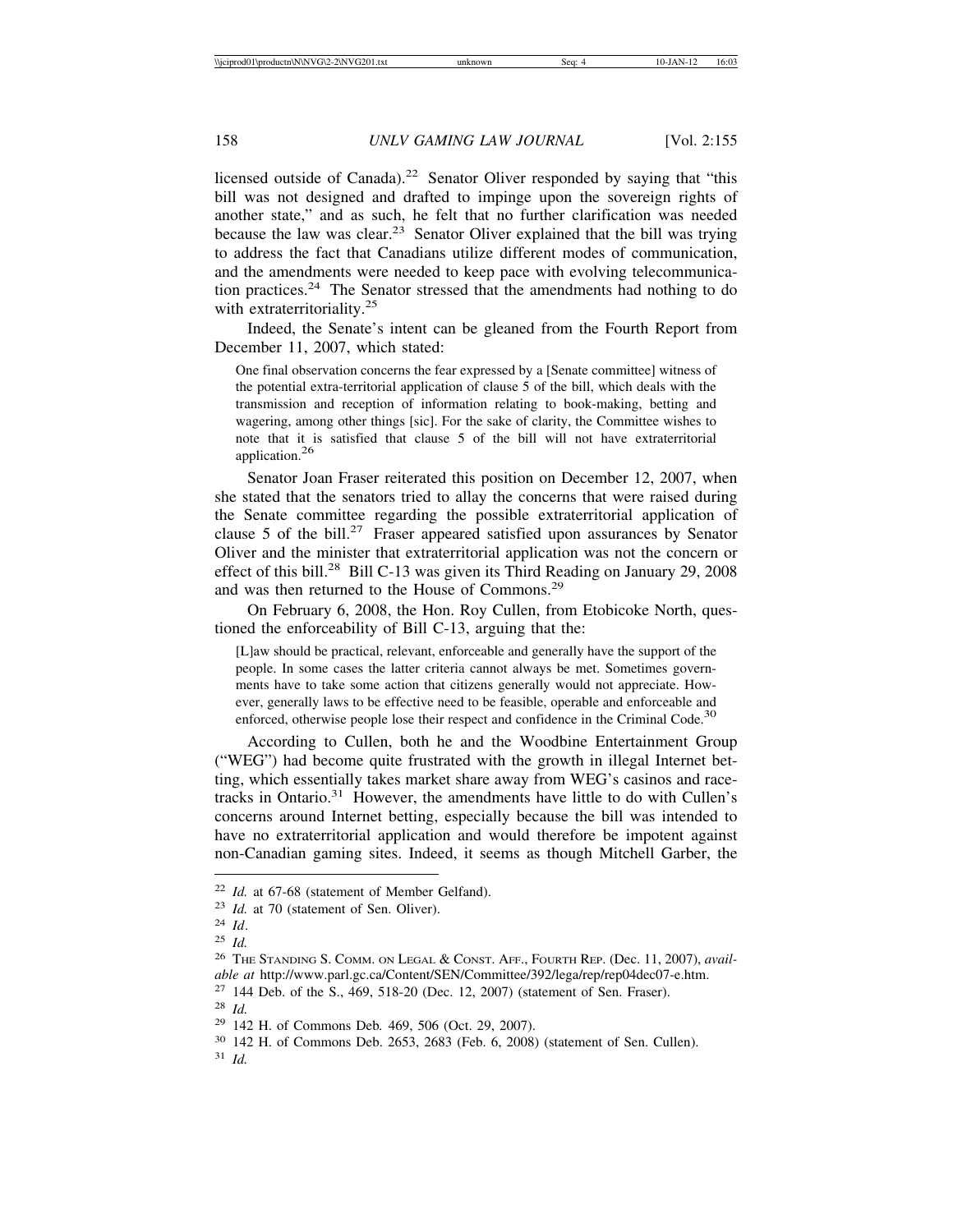CEO of PartyGaming PLC, was right to recommend that the words, "in Canada," be added to the amendment.

After being sent back to the Senate for further review, two other clauses were removed, but clause 5 (dealing with the changes to section  $202.1(i)$ ) remained intact. Bill C-13<sup>32</sup> came into effect on May 29, 2008, except for certain provisions, which later came into force on October 1, 2008.33 Therefore, since the changes to subsection 202.1(i) were not debated in the House of Commons, the Senate's comments about the non-extraterritorial reach of the amendments is the only quasi-interpretative aid for us to rely upon in suggesting that the amendment does *not* include transactions from organizations outside of Canada.

#### *C. The Deficiencies in Canada's Strategies*

Given the shaky legislative history of Bill C-13, this article argues that Canada's strategy is one that ignores the reality of online gaming because it is, almost by definition, an extraterritorial activity. Therefore, a legislative scheme that prohibits non-government controlled online gaming sites in Canada, but does not apply to foreign operated sites, does little to protect Canadians themselves or the revenue lost offshore. Indeed, sending sensitive personal and financial information to distant, offshore gaming organizations – which may be subject to few, if any, regulations and procedural safeguards – is not in the public's interest (or the revenue generating interests of the provinces, for that matter). In fact, this seems to be at odds with the main justification for easing the restrictions on gambling (in general) and online gaming (in particular): revenue generation. Provinces should consider a licensing scheme for foreign gaming operators wishing to have a legal customer base in Canada, similar to what the U.K. has done.

## III. THE U.K. APPROACH: REGULATE, LICENSE, AND TAX

In 2005, the U.K. created the Gambling Act,<sup>34</sup>, which came into force on September 1, 2007, allowing the British Gambling Commission to regulate all forms of gambling, including online gaming.<sup>35</sup> The Gambling Act also provided for a system whereby the government could identify first tier jurisdictions and add them to a so-called "white list."36 Since only *jurisdictions* themselves could qualify for the "white list," the application could only be made by foreign governments, not private organizations. Moreover, the applicant government had to demonstrate to the satisfaction of the U.K. government that its legislative and regulatory controls were comparable to that of the U.K. $37$ In addition, the applicant government had to demonstrate that they had the

<sup>&</sup>lt;sup>32</sup> Bill C-13, S.C. 2008, c. 18 (Can.).<br><sup>33</sup> Order in Council, Bill C-13, S.C. 2008-1065 (June 6, 2008) (Can.).<br><sup>34</sup> Gambling Act, 2005, c. 19 (UK).<br><sup>35</sup> Tony Coles, *The UK White List—Recent Developments*, CANADIAN GAMI May 2008, at 19, 19.<br><sup>36</sup> *Id.* 

<sup>36</sup> *Id.* <sup>37</sup> *Id.* at 20.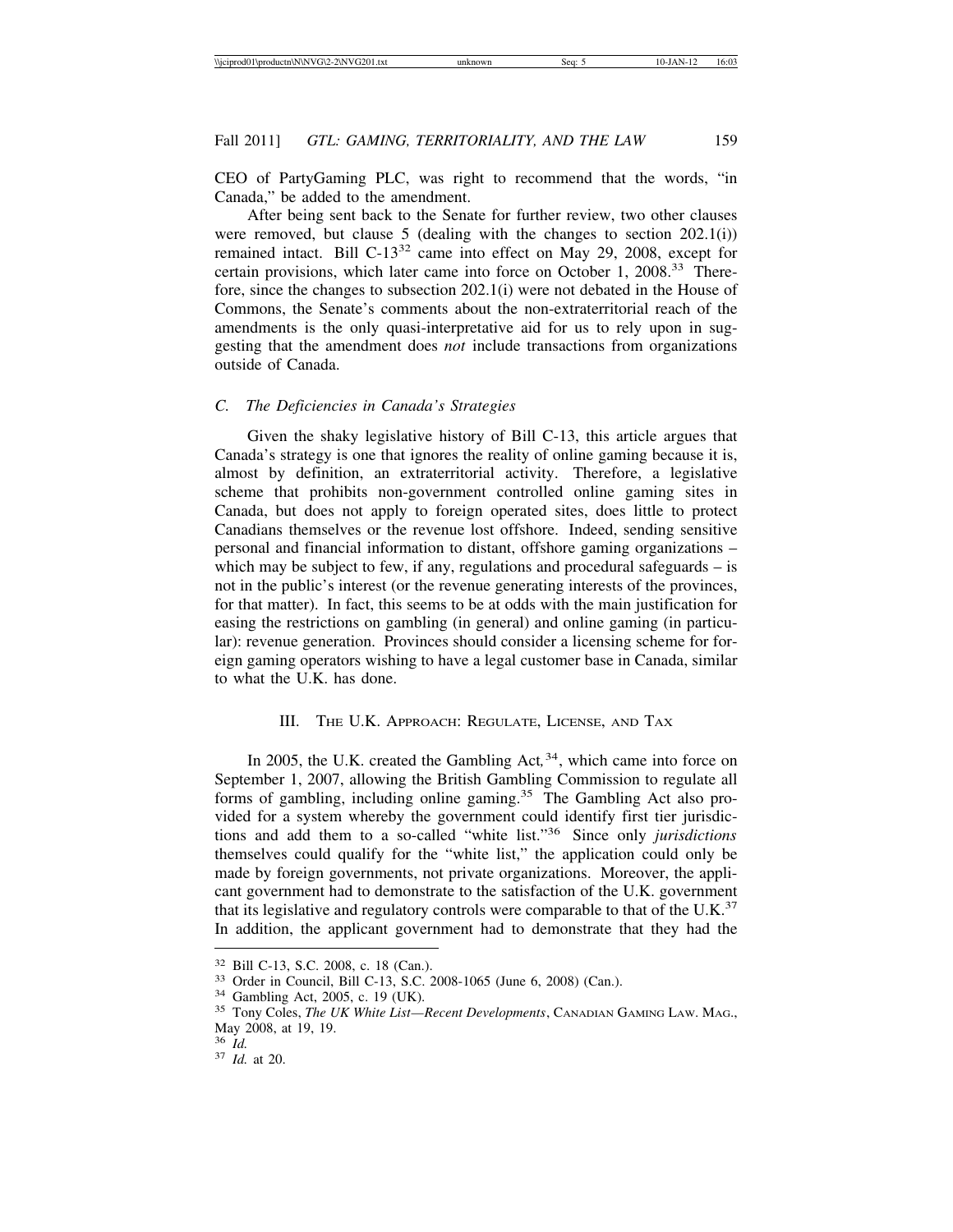technical and administrative ability to enforce its own regime.<sup>38</sup> Indeed, the intent of the "white list" was to ensure that offshore gaming sites bore comparable level(s) of responsibility as that of domestic sites.<sup>39</sup>

In 2009, concerns were raised by members of Parliament over whether the current state of regulations provided adequate protection for British consumers, in light of an increasing number of gaming operators being regulated offshore, outside of British jurisdiction.<sup>40</sup> On January 7, 2010, Sports Minister Gerry Sutcliffe announced proposals to adopt new license requirements for overseasbased online gaming companies that want to have a customer base in Britain.<sup>41</sup> This would mean "that online operators currently licensed outside Britain would have to apply for a license from the Gambling Commission if they want to advertise or provide their gambling services to British consumers."42 Therefore, this new license requirement would ultimately replace or supplement the white listed jurisdictions and would require each and every operator to obtain a license. The original intent of the "white list" system was to ensure that jurisdictions were regulated at an adequate level to protect U.K. players; whereas the government's latest proposals (to apply the same standards to all operators targeting the U.K. market) are intended to protect both U.K. players and help U.K.-based business.<sup>43</sup>

In March 2010, the U.K. Department for Culture Media and Sport ("DCMS") released a consultation report stating that even though "British consumers constituted a significant proportion of the European remote gambling market, their domestic regulator, tasked with upholding the licensing objectives of the act, was regulating increasingly fewer gambling operators."44 In addition, following the implementation of the act, no major international gaming operators have transferred their overseas operation to Britain.45 Attorneys John Hagan and Melanie Ellis explained that this was primarily due to the tax rate of 15% on gambling profit.<sup>46</sup> Hagan and Ellis argue that being able to market their services to the U.K. without obtaining a local license and without paying the local tax rate has meant overseas operators, particularly those based in low or zero tax white listed jurisdictions, "have been having their cake and eating it too."47 The consultation report argued that:

<sup>38</sup> *Id.*

<sup>39</sup> *Id.*

<sup>40</sup> Dep't for Culture Media & Sport, *A Consultation on the Regulatory Future of Remote Gambling in Great Britain*, 2010, DCMS, at 12, *available at* http://www.culture.gov.uk/ images/consultations/remotegambling\_consultation.pdf [hereinafter DCMS].

<sup>41</sup> *Department for Culture, Media And Sport: New British License Requirements for Overseas Online Gambling Firms*, MYNEWSDESK (Jan. 7,2010), http://www.mynewsdesk.com/ uk/view/pressrelease/department-for-culture-media-and-sport-new-british-licence-requirements-for-overseas-online-gambling-firms-359653.

<sup>42</sup> *Id.*

<sup>43</sup> John Hagan & Melanie Ellis, *New British License Requirements for Offshore Online Gambling Operators: Reasons, Implications and Predictions*, CANADIAN GAMING LAW. MAG., May 2010, at 11, 12.

<sup>44</sup> DCMS, *supra* note 40, at 13.

<sup>45</sup> *Id.*

<sup>46</sup> Hagan & Ellis, *supra* note 43, at 11.

<sup>47</sup> *Id* at 11-12 (which, in all fairness, is precisely what one should do with cake).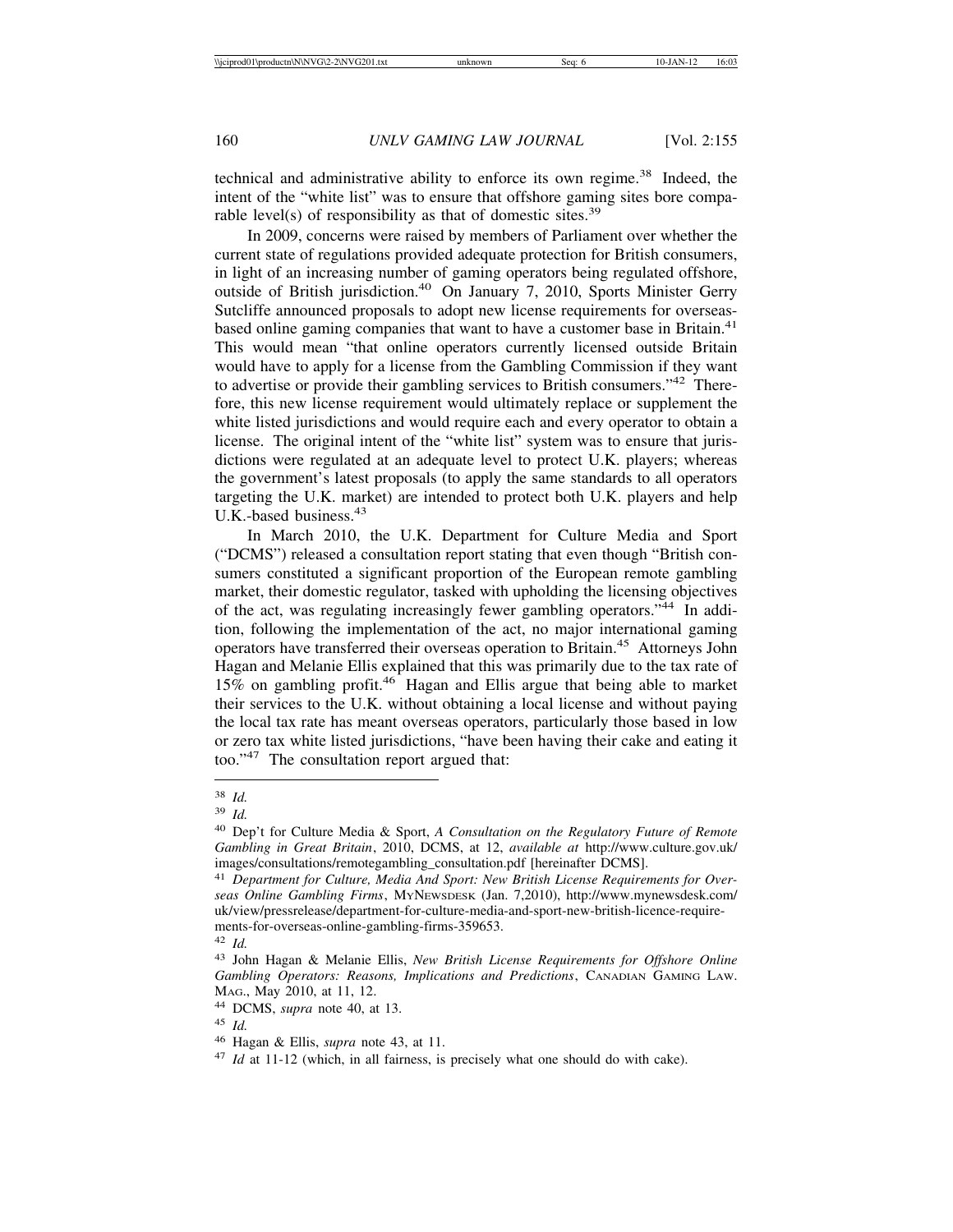[T]he commission is funded primarily through licensing fees paid by licensed gambling operators; therefore, as overseas operators do not pay licensing fees to the commission, any work undertaken to assess the social responsibility and age verification procedures of overseas operators targeting the British market must either be met out of fee income or separately funded by the DCMS.<sup>48</sup>

The consultation period was intended to run for twelve weeks from March 22, to June  $18$ ,  $2010^{49}$  However, according to a November 19, 2010 note on online gambling, provided for members of Parliament by the U.K. House of Commons Library, DCMS ministers have been analyzing these issues and recognizing plausible solutions since June 2010 as they hope to make an announcement regarding the future of the U.K.'s regulation policies in due course.50 For now at least, the "white list" is suspended, and all operators must apply for a license in the U.K. if they wish to have a British customer base.<sup>51</sup> Canada should learn from the U.K. experience. Instead of creating a "white list" of jurisdictions, Canadian provinces could require all offshore gaming operators wishing to advertise or provide their gaming services to Canadian consumers to apply for and obtain a license.

Nonetheless, the cost of becoming licensed in Canada and paying the associated taxes may result in some less reputable operators choosing to disregard the law and continue their activities in Canada regardless. Furthermore, many operators have found ways to get around advertising restrictions by offering non-wagering versions of their gaming sites.<sup>52</sup> Once on those non-wagering versions, players can seamlessly sign up for the wagering version as their familiarity and comfort grows. In addition, it is unclear whether offshore operators will even consider Canada to be an "important enough" market to justify paying taxes and licensing fees, especially if the market is further divided into individual provinces. Taxation is another issue: incentives or bilateral double taxation agreements might further incentivize operators.

With that said, ignoring the fact that foreign online gaming sites are accessible by Canadians is nothing more than willful blindness. The dangers of fraud<sup>53</sup> and identity theft are real. The U.K. strategy, at least, attempts to provide a mechanism whereby foreign operators can apply for a license. This pro-

<sup>&</sup>lt;sup>48</sup> DCMS, *supra* note 40, at 19.<br><sup>49</sup> Id. at 4.<br><sup>50</sup> H. of Commons, *Online Gambling*, 2010, H.C. SN/HA/4041, at 15 (U.K.).<br><sup>51</sup> Jersey Politicians in Talks with UK, CASINO TIMES (June 27, 2011), http://www.casino times.co.uk/casino/news/2011/6/talks-with-uk-27101052.html

<sup>&</sup>quot;. . . Companies are currently unable to offer gaming opportunities after the UK barred access to the list in 2009 – some time before the state's legislation was in place. Politicians are now hoping to lay their hands on a temporary licence whilst lawmakers re-evaluate the terms of existing legislation. . . Assistant economic development minister for Jersey, Constable Len Norman, echoed Whittingdale's optimism and suggested that a resolution could arrive within a period of months. "It is only recently our law has been approved", he said. "We are now making an application to the Minister in the UK to appear on that white list." As millions continue to be invested in the e-gaming industry, it's clear that Jersey can look forward to ushering in a new era in online gambling. Industry members will be watching with close interest as discussions get underway." <sup>52</sup> *See, e.g.*, *Party Poker FAQ - Online Poker Information*, TIGHT POKER, http://www.tight

poker.com/partypoker (last visited Sept. 16, 2011).

<sup>53</sup> Crowne-Mohammed & Andreacchi, *supra* note 5, at 305-06.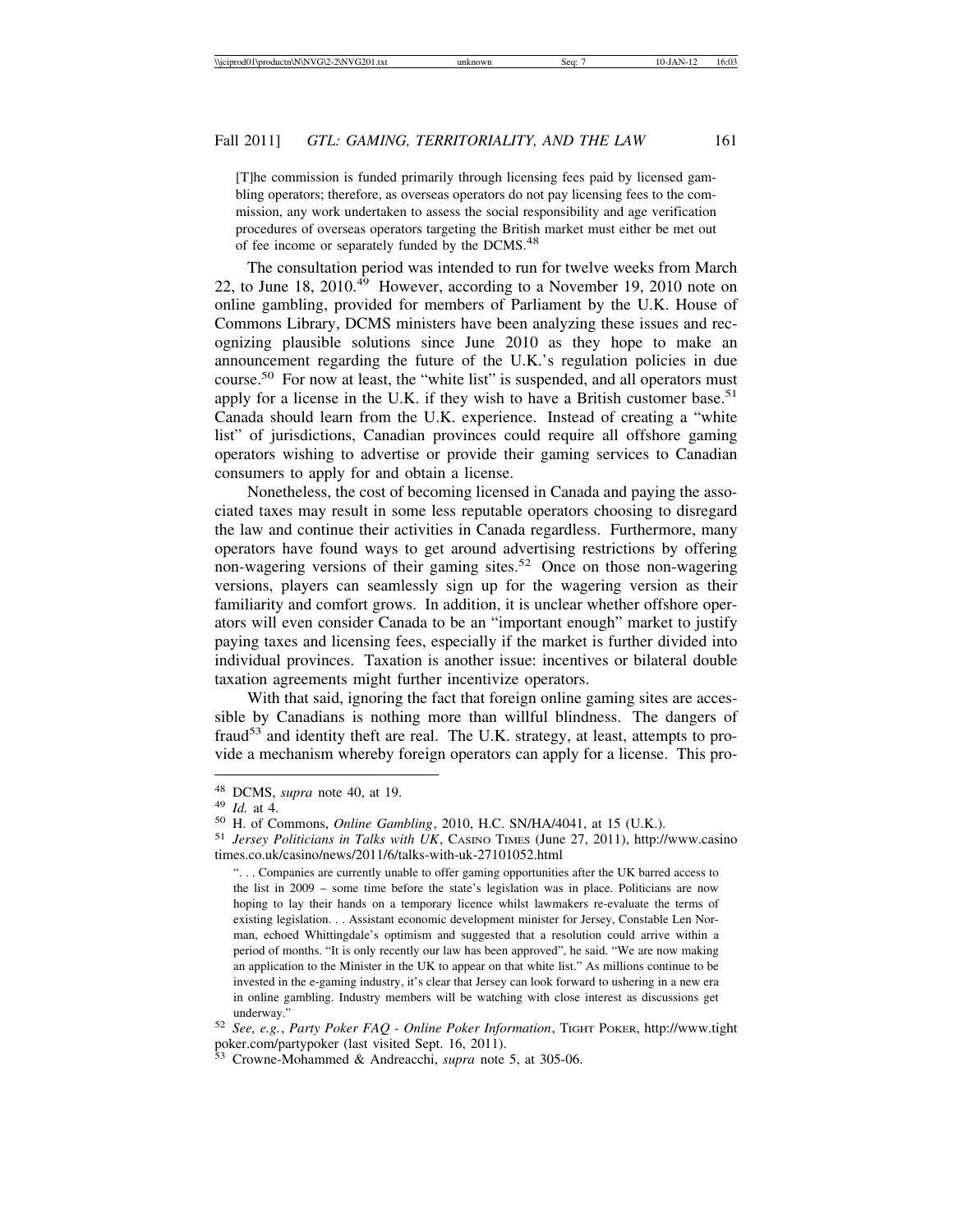vides some sort of 'notice' to players that these sites have met certain minimum standards and are notionally safe. Likewise, Canada should offer a license to operators willing to meet standards comparable to those of their own governmental sites. In addition, the revenue generated from such a scheme can be put towards further research and enforcement of online gaming activities. This is one way the provinces can receive a share of the revenue generated by Canadian gamblers that use foreign gaming sites. Foreign operators that want to advertise their sites and have a customer base in Canada would likely pay for a seal of approval from a governmental agency (especially if the law required it). By enticing foreign operators to become licensed, the provincial governments can increase revenues and ensure that their citizens have access to safe and responsible online gaming sites.

## IV. THE U.S. APPROACH: PROHIBIT

Another approach to the apparent 'scourge' of offshore gaming sites is to ban them outright. This is the rash approach the United States adopted. The Unlawful Internet Gambling Enforcement Act<sup>54</sup> ("UIGEA"), which formed Title VII of the Security and Accountability For Every Port Act of 2006,<sup>55</sup> was passed the day before Congress was set to adjourn for the 2006 elections.<sup>56</sup> Although the UIGEA completely bans Internet gaming activities, it is unique in that the enforcement provisions target Internet gaming at the source of funding.57 In other words, the UIGEA relies on financial institutions from the United States to block Internet gaming transactions. There is a variety of means of transacting business, including, but not limited to, paper checks, credit transmissions, electronic fund transfers, money transmissions, and stored value cards.58 Attorney Brant Leonard argues that this provision places the burden on financial institutions and money transmitting businesses to monitor transactions to identify and prevent those transactions related to Internet gaming.<sup>59</sup>

However, prohibition has never worked in the United States. Much like the evil rumrunners during Prohibition, U.S. gamblers have found ways to continue their online gaming activities.<sup>60</sup> Gamblers are now resorting to third party payment processors that have popularized since credit card companies have begun to restrict direct transfers to online casinos.<sup>61</sup> In addition, critics of the UIGEA point out citizens could always set up accounts in overseas banks, where money can then be sent to any offshore online casino.<sup>62</sup> The point being: irrational and knee-jerk laws are never obeyed.

<sup>54 31</sup> U.S.C. §§ 5361-5367 (2006).<br><sup>55</sup> 6 U.S.C. § 942 (2006).<br><sup>56</sup> I. Nelson Rose, *Viewpoint: The Unlawful Internet Gambling Enforcement Act of 2006*<br>*Analyzed*, 10 GAMING L. REV. 537, 537 (2006).

<sup>&</sup>lt;sup>57</sup> Brant M. Leonard, Note, *Highlighting the Drawbacks of the UIGEA: Proposed Rules Reveal Heavy Burdens*, 57 DRAKE L. REV. 515, 526 (2009).<br><sup>58</sup> *Id.* at 527.<br><sup>59</sup> *Id.* 60 *Id.* at 532.<br><sup>61</sup> *Id.* 62 *Id.*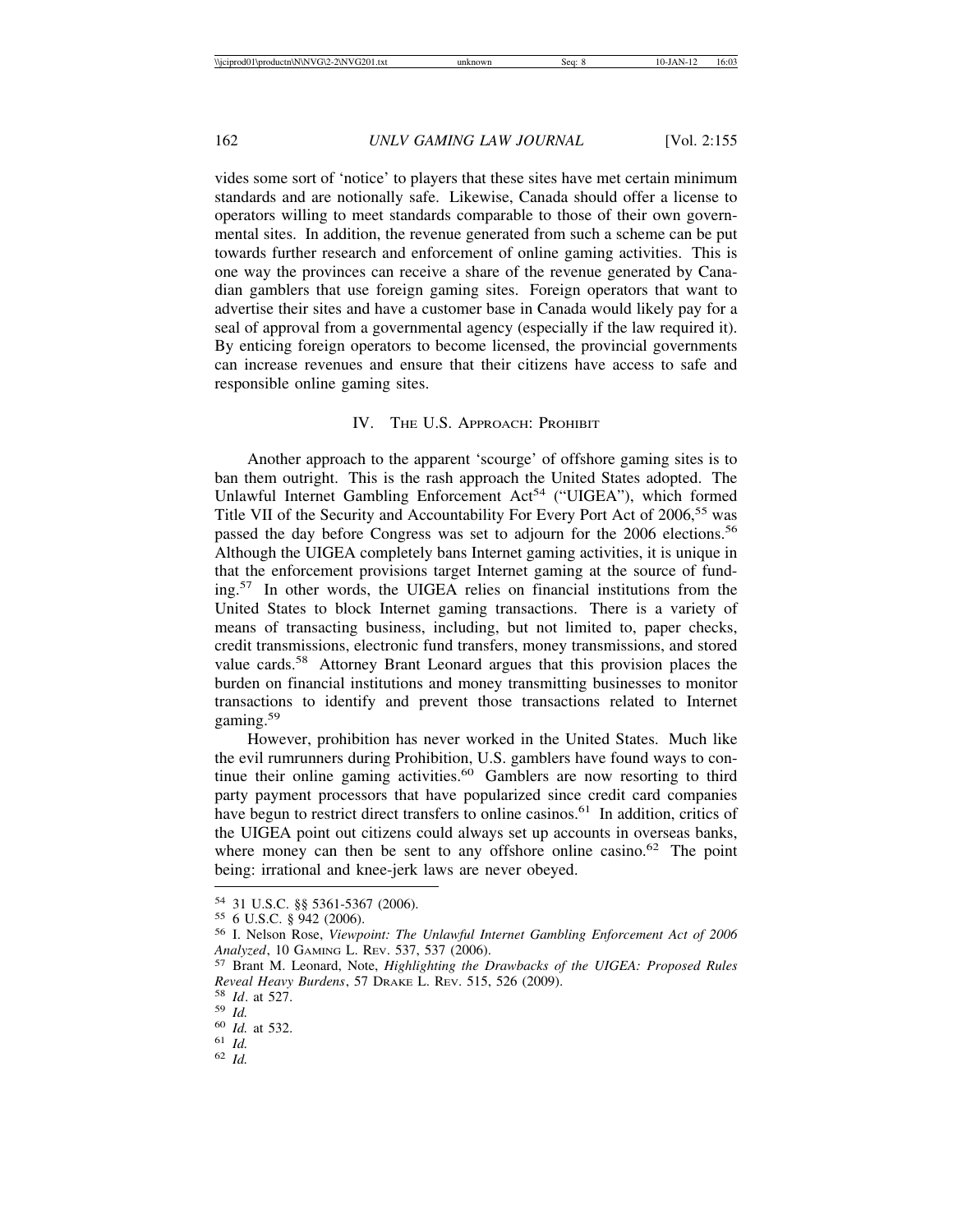In addition to the loopholes identified above, the UIGEA places an unfair burden on financial transaction providers. The UIGEA allows the Federal Reserve System "to create regulations requiring financial institutions to identify, block, or otherwise prevent restricted transactions through the establishment of policies and procedures."63 Furthermore, the estimated cost to the financial sector for implementing these regulations is \$88.5 million and the annual cost of maintaining the procedures is \$3.3 million.<sup>64</sup> One of the biggest complaints about the UIGEA is that the rules do not attempt to provide a more precise definition of what gambling activities are actually prohibited by the UIGEA.65 Attorney Chad Finkelstein explains that this vagary set off a firestorm of complaints from the financial industry, which was uncertain of what was expected of it. $^{66}$  To address these concerns, certain exemptions were crafted for the financial institutions (which again created loopholes that could easily be exploited).<sup>67</sup>

For instance, the proposed rules suggest that the two types of payment systems that have the benefit of merchant coding (i.e. credit card and money transmitting systems) must monitor extended transactions.<sup>68</sup> While on the other hand, "all participants in the automatic clearing house, check clearing, and wire transfer systems are exempt from the regulations, unless they have a customer relationship with an Internet gambling business."69 These exemptions are designed to ease the burden on the financial industry, especially with respect to paper checks, where the financial industry processes billions of checks each year, but does not have the requisite mechanisms in place to determine to whom a paper check is made.<sup>70</sup> Without this, the cost to monitor paper checks alone would have run into the billions.<sup>71</sup>

Therefore, the exception for paper checks will render the UIGEA ineffective given that "even if the UIGEA could block restricted transactions through all other methods, Internet gambling companies could simply use paper checks to avoid detection."72 Internet gambling company, PokerStars.com, already sends invoices to U.S. customers via checks out of a realization that although this method is slower compared to credit and debit card transactions, it provides them continued access to lucrative markets.<sup>73</sup> As such, the UIGEA seems to be "ultimately unsuccessful because it places a multi-million dollar burden on the financial industry, in the midst of a financial crisis, in order to implement a

<sup>63</sup> Ross A. Crutchfield, Comment, *Folding A Losing Hand: Why Congress Should Replace the Unlawful Internet Gambling Enforcement Act with A Regulatory Scheme*, 45 TULSA L. REV. 161, 164-65 (2009).

<sup>64</sup> *Id.* at 166.

<sup>65</sup> *Id*. at 165.

<sup>66</sup> Chad Finkelstein, *Don't Bank on It: The Liability of Financial Services Providers in Canada*, CANADIAN GAMING LAW. MAG., May 2010 at 18, 19*, available at* http://www. gaminglawmasters.com/magazines/Canadian/CGL\_May\_2010.pdf.

<sup>67</sup> Discussed *infra* notes 68, 69.

<sup>68</sup> Leonard, *supra* note 57, at 538.

<sup>69</sup> Crutchfield, *supra* note 63, at 166.

<sup>70</sup> *Id.*

<sup>71</sup> Leonard, *supra* note 57, at 539. <sup>72</sup> Crutchfield, *supra* note 63, at 177. <sup>73</sup> *Id.*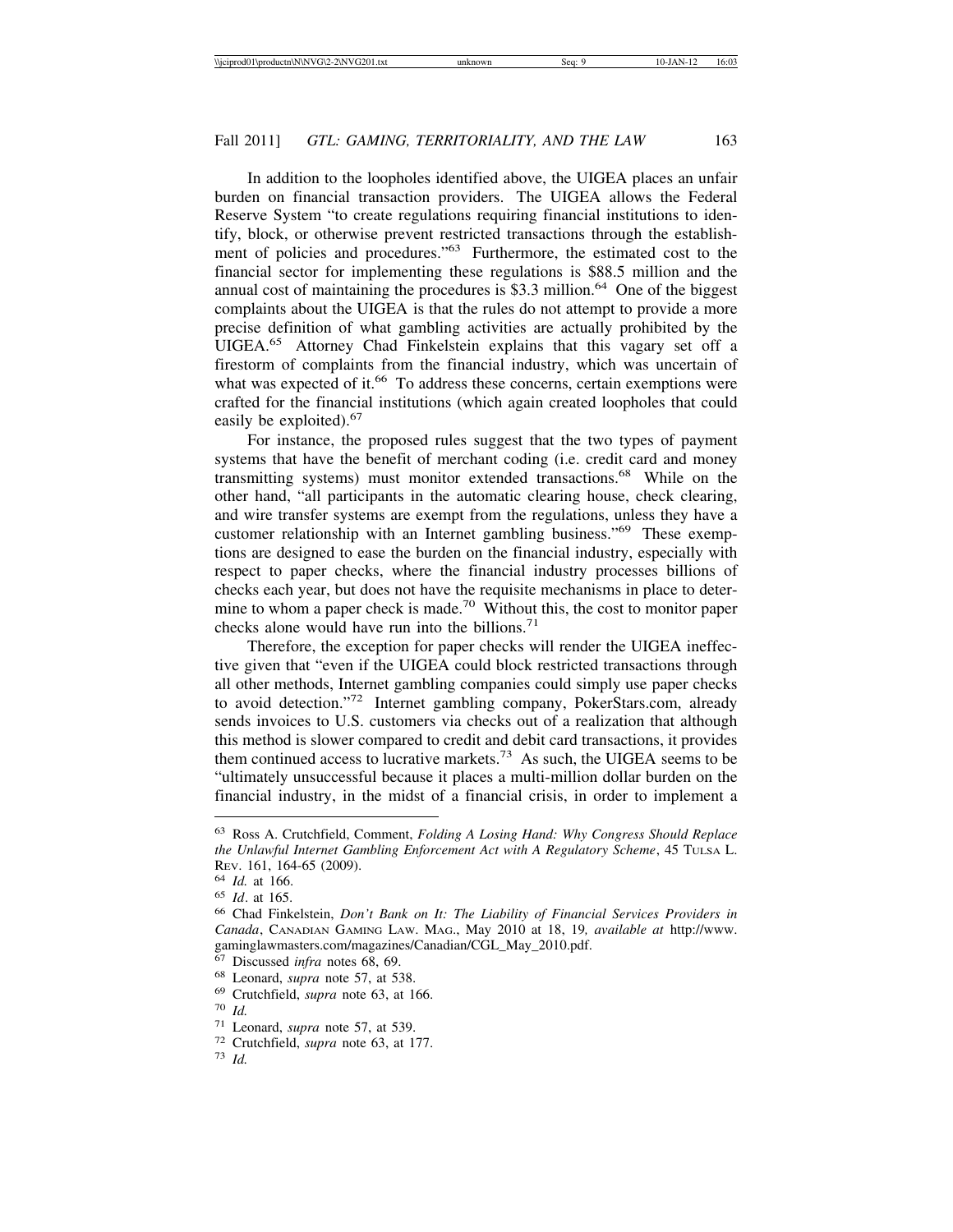scheme that will be unable to stop transactions between Internet gambling companies and U.S. players."<sup>74</sup>

In addition to issues surrounding the enforceability of the UIGEA, the United States was also involved in a World Trade Organization ("WTO") dispute with Antigua over the Act's operation. Antigua filed a claim against the United States with the WTO in March 2003, and alleged that the United States' federal and state laws constituted a violation of the General Agreement on Trade and Services ("GATS") to liberalize trade in services for the gambling and betting services sector.<sup>75</sup> In 2004, the WTO agreed with Antigua that the United States had indeed violated the GATS agreement.<sup>76</sup> The GATS prohibits the United States "from discriminating against foreign businesses by allowing them to provide services to U.S. citizens that are also provided by domestic companies."77 The United States appealed the decision, but the WTO panel again sided with Antigua in March 2007, holding that the UIGEA violated the United States' obligation under the GATS provisions requiring open market access.78 Ever defiant though, the UIGEA remains in effect.

The U.S. strategy seeks to curtail offshore gaming by cutting off its financial legs. This strategy could easily be applied in Canada and has already caught the attention of Canadian politicians. On February 6, 2008, while addressing the House of Commons regarding Bill C-13, Roy Cullen suggested looking at a private member's bill that called on banks to, basically, intercept transactions when their credit cards or debit cards are being used for illegal activities.79 Cullen explicitly mentioned that this plan was already being followed in the United States.<sup>80</sup> However, given the considerable drawbacks, impracticality, and trade sanctions that could arise, it is not suggested that Canada implement an outright ban.

## V. CONCLUSION

As it currently stands, only the provincial governments can operate online gaming sites in Canada.<sup>81</sup> But if the U.K. and U.S. situations demonstrate anything, it is the borderless nature of online gaming. Relying on gaming sites to regulate themselves is, perhaps, not in the best interest of Canadians. However,

<sup>74</sup> *Id.* <sup>75</sup> Request for Consultations by Antigua and Barbuda, *United Sates – Measures Affecting the Cross-Border Supply of Gambling and Betting Services*, WT/DS2851/1 (Mar. 27, 2003), *available at* http://www.wto.org/english/tratop\_e/dispu\_e/cases\_e/ds285\_e.htm. <sup>76</sup> Panel Report, *United States – Measures Affecting the Cross-Border Supply of Gambling*

*and Betting Services*, WT/DS285/R/271 (Nov. 10, 2004), *available at* http://www.wto.org/ english/tratop\_e/dispu\_e/cases\_e/ds285\_e.htm.

<sup>77</sup> Leonard, *supra* note 58, at 535. <sup>78</sup> Panel Report, *United States – Measures Affecting the Cross-Border Supply of Gambling and Betting Services*, WT/DS285/RW/41 (Mar. 30, 2007), *available at* http://www.wto.org/ english/tratop\_e/dispu\_e/cases\_e/ds285\_e.htm.<br><sup>79</sup> 142 H. of Commons Deb. 2653, 2684 (Feb. 6, 2008) (statement of Sen. Cullen).

<sup>&</sup>lt;sup>80</sup> *Id.* <sup>81</sup> For a notable curiosity see Crowne-Mohammed & Roy, *supra* note 14, at 8 (discussing <sup>81</sup> For a notable curiosity see Crowne-Mohammed & Roy, *supra* note 14, at 8 (discussing

the Kahnawake Gaming Commission – a gambling commission created by the Kahnawake First Nation's people, an indigenous group in Quebec, Canada – which the authors have labeled as "clearly illegal").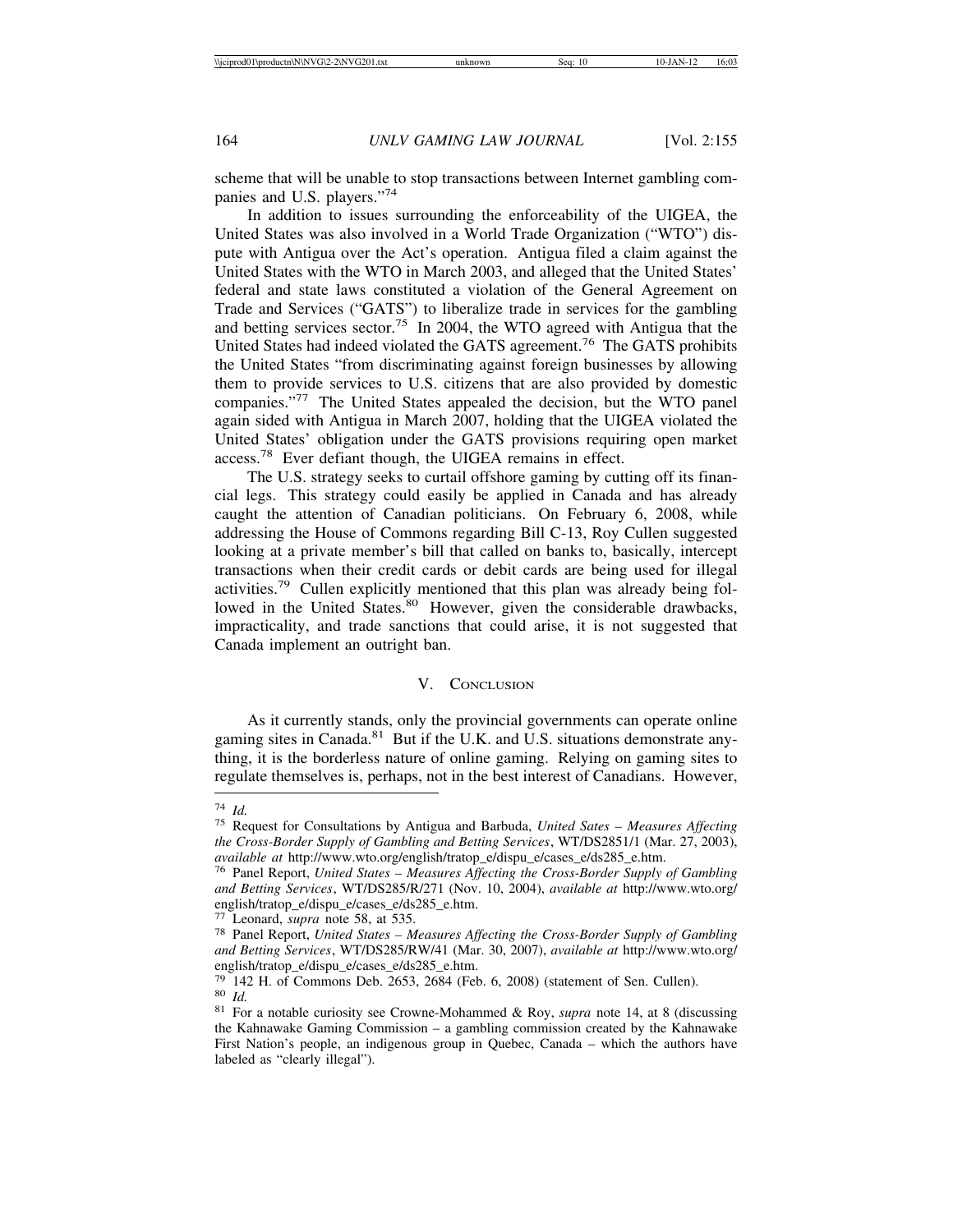advocates of self-regulation argue that it is the most effective way of regulating online gaming because:

- 1) Regulations enacted by individual countries have not kept pace with new technologies and attitudes;
- 2) Even when a sovereign promulgates modern regulations, issues of enforcement and jurisdiction remain;
- 3) Zealous enforcement campaigns by individual nations are only effective against responsible and respectable establishments; and
- 4) Self-regulation would allow the reputable companies to succeed and disreputable companies to fail through market forces and watch dog websites.<sup>82</sup>

According to these advocates, the fierce competitive nature of the Internet gaming industry remedies the situation where a foreign company provides inadequate protections against fraud because the 'market' will ensure that they do not remain in business for too long.<sup>83</sup> Internet gaming "watchdog" sites are quick to gain information about such disreputable companies and disseminate it widely.<sup>84</sup> Indeed, the global nature of the Internet almost precludes regulation by any one sovereign state.<sup>85</sup>

Another feature of self-regulation is the creation of a governing body, which could act as a forum for dispute resolution and set ethical and technical guidelines.<sup>86</sup> This body could in turn be validated by various governments throughout the world as satisfying certain minimum regulatory requirements (for a fee, of course).87 For instance, Wiebe and Lipton indicate, "50 Internet companies adhere to eCOGRA (eCommerce Online Gaming and Assurance), the independent standards authority of the online gaming industry, and have established a minimum standards for consumer protection, fair gaming, and responsible conduct."88 eCOGRA is a non-profit organization that specifically oversees fair gaming, player protection, and responsible operator conduct (like prompt payments, safe storage of information, randomness of games, and honest advertising).<sup>89</sup>

However, self-regulation relies on goodwill and consensus. Organizations like eCOGRA are limited in terms of their reach, effectiveness, and enforcement.<sup>90</sup> Additionally, disreputable sites can easily shutdown and re-open under a different name – with the 'market' being none the wiser. Furthering the argument that provincial governments should aim to protect Canadians by regulating their exposure to such sites (as utopian dreams that offshore operators will regulate themselves in a manner that is somehow aligned with the "public's interest") is just that: a utopian dream.

<sup>89</sup> *Id.*

<sup>90</sup> *Id.*

<sup>82</sup> Crutchfield, *supra* note 63, at 171-72.

<sup>83</sup> *Id.* at 173.

<sup>84</sup> *Id.*

<sup>85</sup> *Id.* at 172.

<sup>86</sup> *Id.* at 173.

<sup>87</sup> *Id.*

<sup>88</sup> Jamie Wiebe, PH.D. & Michael Lipton, *Internet Gambling Regulations*, CANADIAN GAM-ING LAW. MAG., May 2009 at 17, 18, *available at* http://www.gaminglawmasters.com/ magazines/Canadian%2009%20May.pdf.